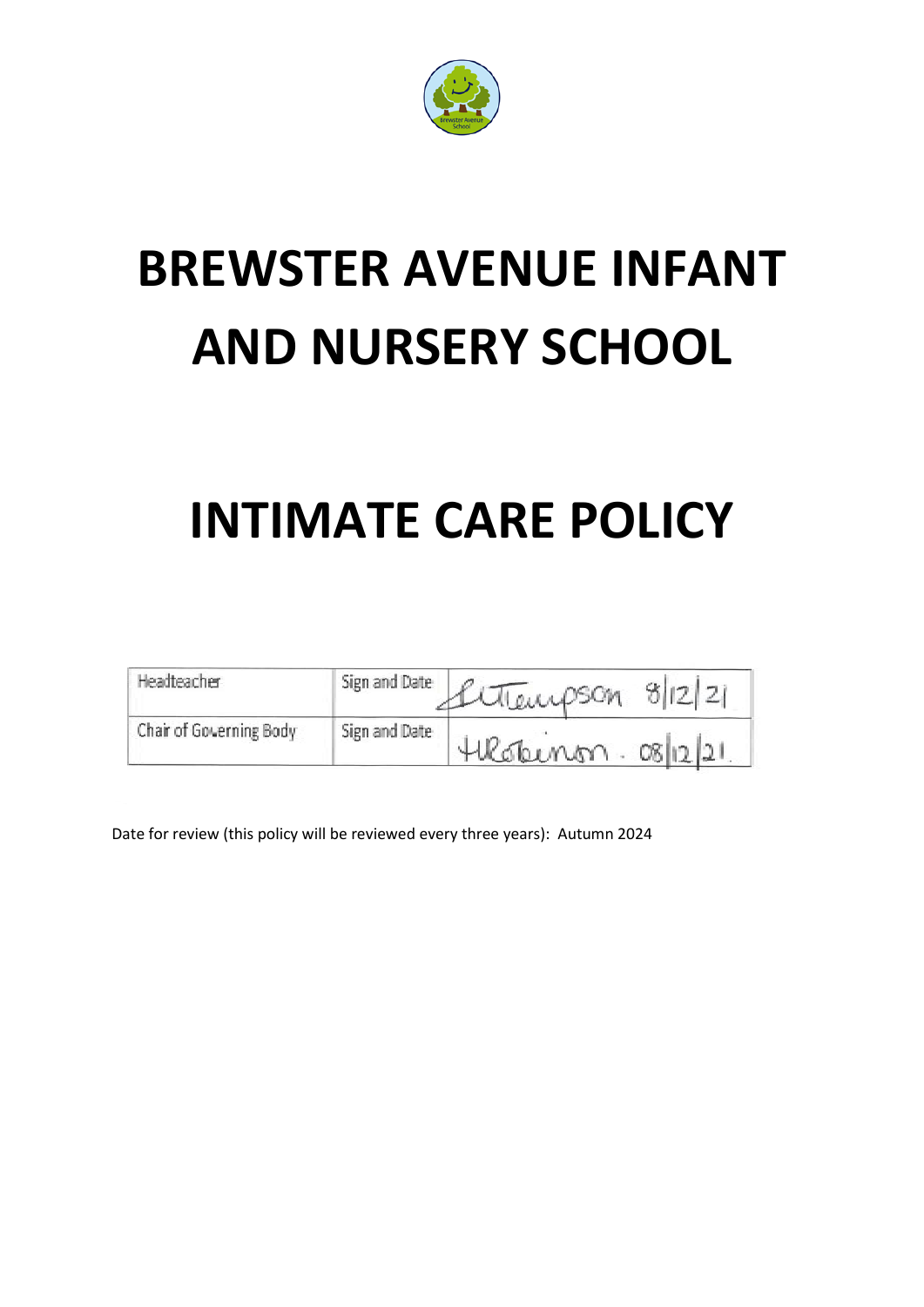*The Governing Body is committed to safeguarding and promoting the welfare of children and young people and expects all staff, volunteers and visitors to share this commitment.* 

#### **Introduction**

Staff who work with children who have special needs will realise that the issue of intimate care is a difficult one and will require staff to be respectful of children's needs.

Intimate care encompasses areas of personal care, which most people usually carry out for themselves but some people may be unable to do because of an impairment or disability. Children might require help with care of an intimate nature associated with bodily functions, body products or personal hygiene which demand direct or indirect contact with or exposure of the genitals.

Children's dignity will be preserved and a high level of privacy, choice and control will be provided to them. Staff who provide intimate care to children have a high awareness of child protection issues. Staff behaviour is open to scrutiny and staff at Brewster Avenue Infant and Nursery School work in partnership with parents/carers to provide continuity of care to children wherever possible.

Brewster Avenue Infant and Nursery School is committed to ensuring that all staff responsible for the intimate care of children will undertake their duties in a professional manner at all times. Brewster Avenue Infant School recognises that there is a need to treat all children with respect when intimate care is given. No child should be attended to in a way that causes distress or pain.

#### **Our Approach to Best Practice**

All children who require intimate care are treated respectfully at all times; the child's welfare and dignity is of paramount importance.

Staff who provide intimate care for specific medical needs are trained to do so (including Child Protection and Health and Safety training in moving and handling as and when required) and are fully aware of best practice. Apparatus will be provided to assist with children who need special arrangements following assessment from physiotherapist/ occupational therapist as required.

Staff will be supported to adapt their practice in relation to the needs of individual children taking into account developmental changes.

There is careful communication with each child who needs help with intimate care in line with their preferred means of communication (verbal, symbolic, etc.) to discuss the child's needs and preferences. The child is aware of each procedure that is carried out and the reasons for it.

As a basic principle, children will be supported to achieve the highest level of autonomy that is possible given their age and abilities. Staff will encourage each child to do as much for themselves as they can.

Each child's right to privacy will be respected. Careful consideration will be given to each child's situation to determine how many carers might need to be present when a child needs help with intimate care. Where possible, one child will be cared for by one adult unless there is a sound reason for having two adults present. If this is the case, the reasons should be clearly documented.

Cameras (including iPads and mobile phones) must not be taken into or used by staff or children in areas where intimate care is carried out.

Parents/carers will be involved with their child's intimate care arrangements on a regular basis; a clear account of the agreed arrangements will be recorded on the child's care plan. The needs and wishes of children and parents will be carefully considered alongside any possible constraints; e.g. staffing and equal opportunities legislation.

Each child will have an assigned senior member of staff (usually the SENDCo) to act as an advocate to whom they will be able to communicate any issues or concerns that they may have about the quality of care they receive.